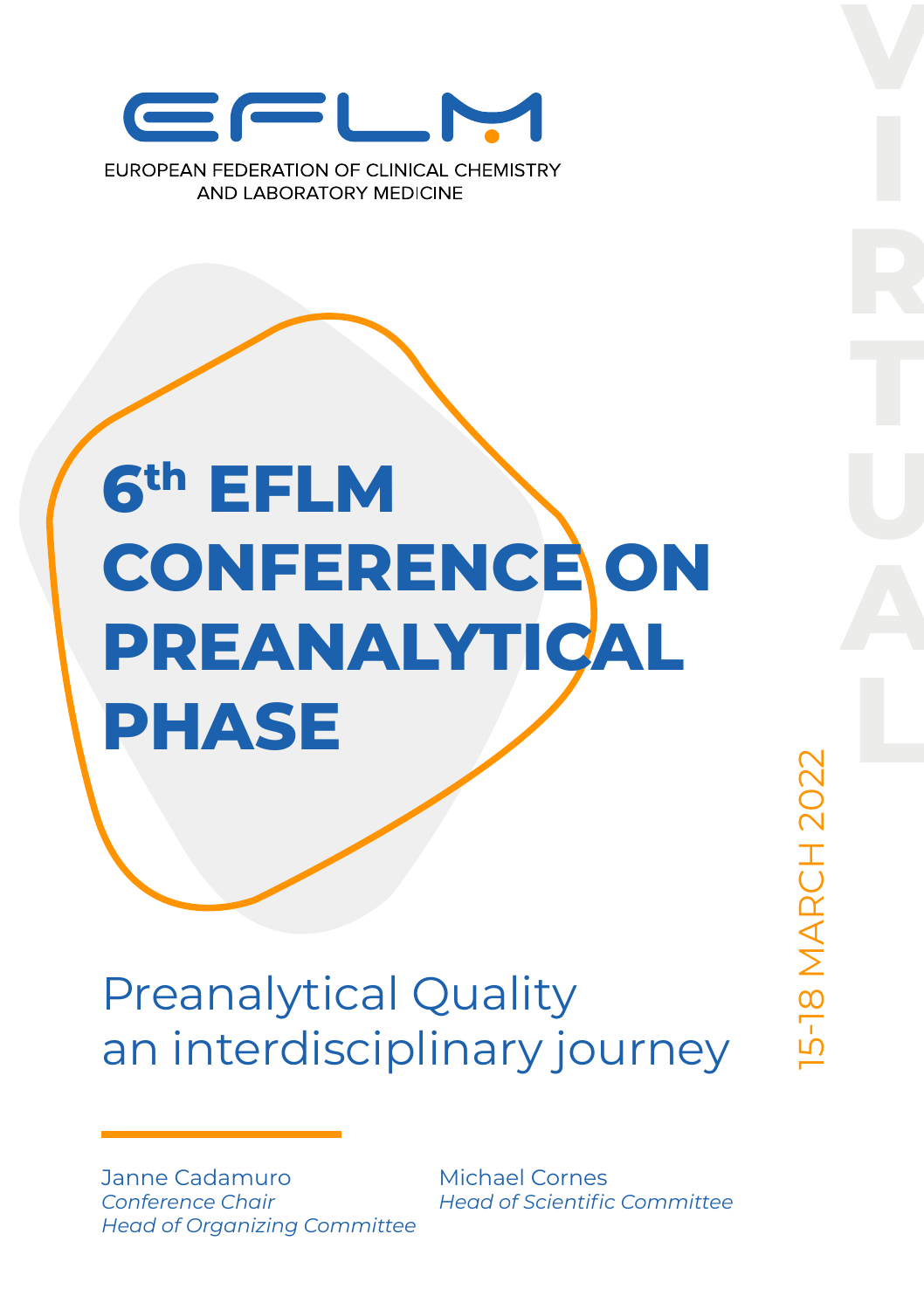## With great pleasure, we invite you to the **6TH EFLM PREANALYTICAL PHASE CONFERENCE**

Similar conferences have been successfully organized in Europe biannually with delegate numbers rising over the years:

**2011** Parma: 300 delegates **2017** Amsterdam: 561 delegates

**2013** Zagreb: 381 delegates **2019** Zagreb: 640 delegates

**2015** Porto: 530 delegates

Due to the COVID-pandemic, the 2021 conference had to be rescheduled and will now be held purely online. On one hand this is maybe not quite as charming as a face-to-face conference, on the other hand we now have no limitation as to the number of delegates.

The focus of our conference is the quality of the preanalytical phase within the total laboratory testing process. The Conference Scientific program has been tailored by the most renowned experts from Europe in the field to deliver up-to-date knowledge.

The feedback during the previous meetings has guided us in the selection of the topics of this one. It is the unique and maybe only opportunity to get up-to-date in preanalytical

topics and to interact with likeminded colleagues on such a large basis, as the EFLM Conference on Preanalytical Phase is the largest such conference in the world.

FVFNTS

Organising Secretariat MZ Events s.r.l. Barbara Zorzi Via Carlo Farini, 81 – 20159 Milano, Italy Ph. +39 0266802323 – ext. 932 barbara.zorzi@mzevents.it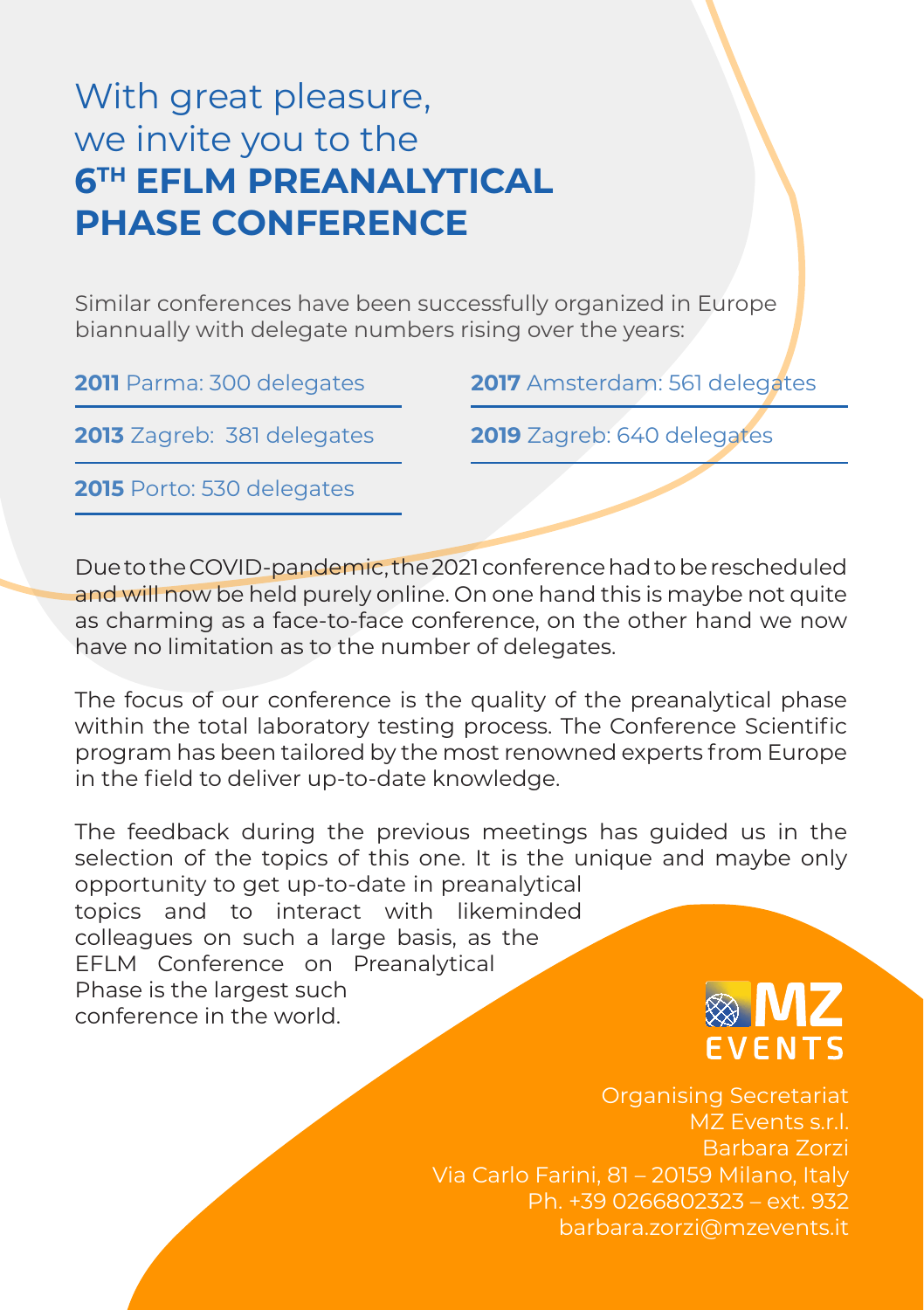## Preliminary Scientific Program

#### Day 1 **15TH MARCH 2022**

#### **Session 1**

- 10:00-10:30 Introduction and welcome address on behalf of EFLM *A.M. Simundic / J. Cadamuro*
- 10:30-11:00 Opening lecture: What is new in pre-analytical phase? *A.M. Simundic*
- 11:00-11:15 BREAK
- 11:15-12:45 Educational Workshops
- 12:45-13:45 Poster Presentation

#### **Session 2**

13:45-14:15 14:15-14:45 Preanalytical challenges and solutions in long distance sample transport - *M. Cornes* Impact of preanalytical phase on SARS-CoV2 testing *G. Lima-Oliveira*

#### Day 2 **16TH MARCH 2022**

| <b>Session 3</b>  |                                                                                                                                                                                                              |
|-------------------|--------------------------------------------------------------------------------------------------------------------------------------------------------------------------------------------------------------|
| 10:00-10:30       | PREDICT - a checklist for preventing preanalytical<br>diagnostic errors in clinical trials - G. Lippi                                                                                                        |
| 10:30-11:00       | IT solutions aiding in preanalytical process optimization<br>(AI) A. Von Meyer                                                                                                                               |
| 11:00-11:15 BREAK |                                                                                                                                                                                                              |
|                   | 11:15-12:45 Educational Workshops                                                                                                                                                                            |
|                   | 12:45-13:45 Poster Presentation                                                                                                                                                                              |
| <b>Session 4</b>  |                                                                                                                                                                                                              |
| 13:45-14:15       | Implementation of pre-labelled barcode tubes and the<br>GeT-System in a general hospital for the exact<br>documentation of the time of venous blood sample and<br>improvement of sample quality - G. Baumann |
| 14:15-14:45       | Interactive preanalytical cases - R. Stonys to coordinate                                                                                                                                                    |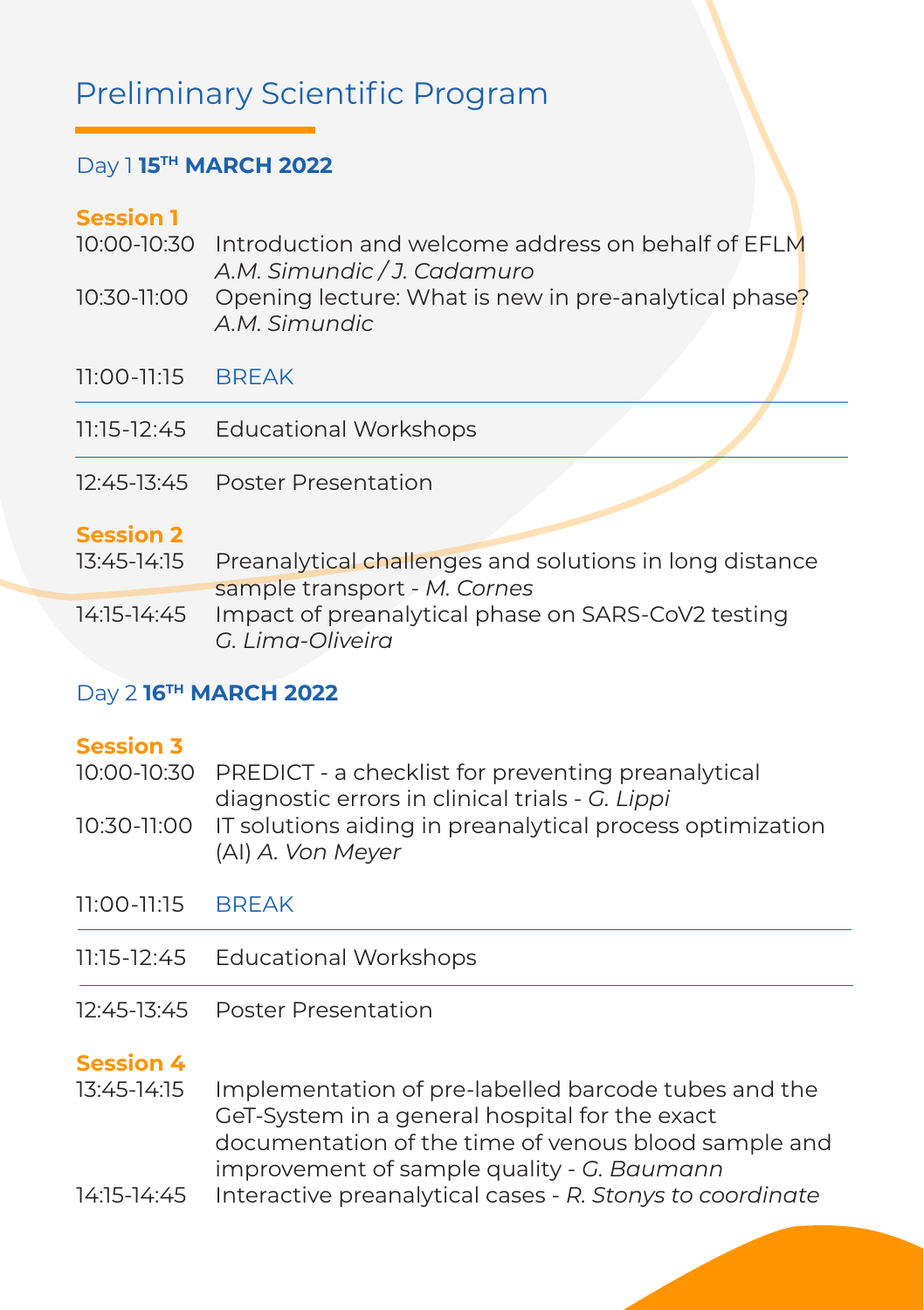## Preliminary Scientific Program

#### Day 3 **17TH MARCH 2022**

#### **Session 5**

|                   | 10:00-10:30 How to include your clinicians in the preanalytical                                          |  |
|-------------------|----------------------------------------------------------------------------------------------------------|--|
|                   | process - a toolbox - G. Baird                                                                           |  |
| 10:30-11:00       | Willingness of clinicians to collaborate with lab specialists<br>in improving test requesting - M. Ibarz |  |
| 11:00-11:15 BREAK |                                                                                                          |  |

- 11:15-12:45 Educational Workshops
- 12:45-13:45 Poster Presentation

#### **Session 6**

| 13:45-14:15 | The impact of preanalytical factors on results $-A$       |
|-------------|-----------------------------------------------------------|
|             | clinicians view on what this means to clinicians and      |
|             | patients - T. Lewis                                       |
| 14:15-14:45 | Interdisciplinary improvement of the preanalytical phase: |
|             | Nurses point of view - K. Bolenius                        |

#### Day 4 **18TH MARCH 2022**

#### **Session 7**

| 11:15-12:45 Educational Workshops                                                      |
|----------------------------------------------------------------------------------------|
| 10:30-11:00 Example of successful collaborations - TBA<br>11:00-11:15 3 talks plus Q&A |
| medicine? - M. Plebani                                                                 |
| 10:00-10:30 Integrated Diagnostics: the future for laboratory                          |
|                                                                                        |

12:45-13:45 Poster Presentation

#### **Session 8**

| 13:45-14:15 Selected Abstracts - TBA                    |
|---------------------------------------------------------|
| 14:15-14:45 Poster Prize and Concluding remarks - Panel |